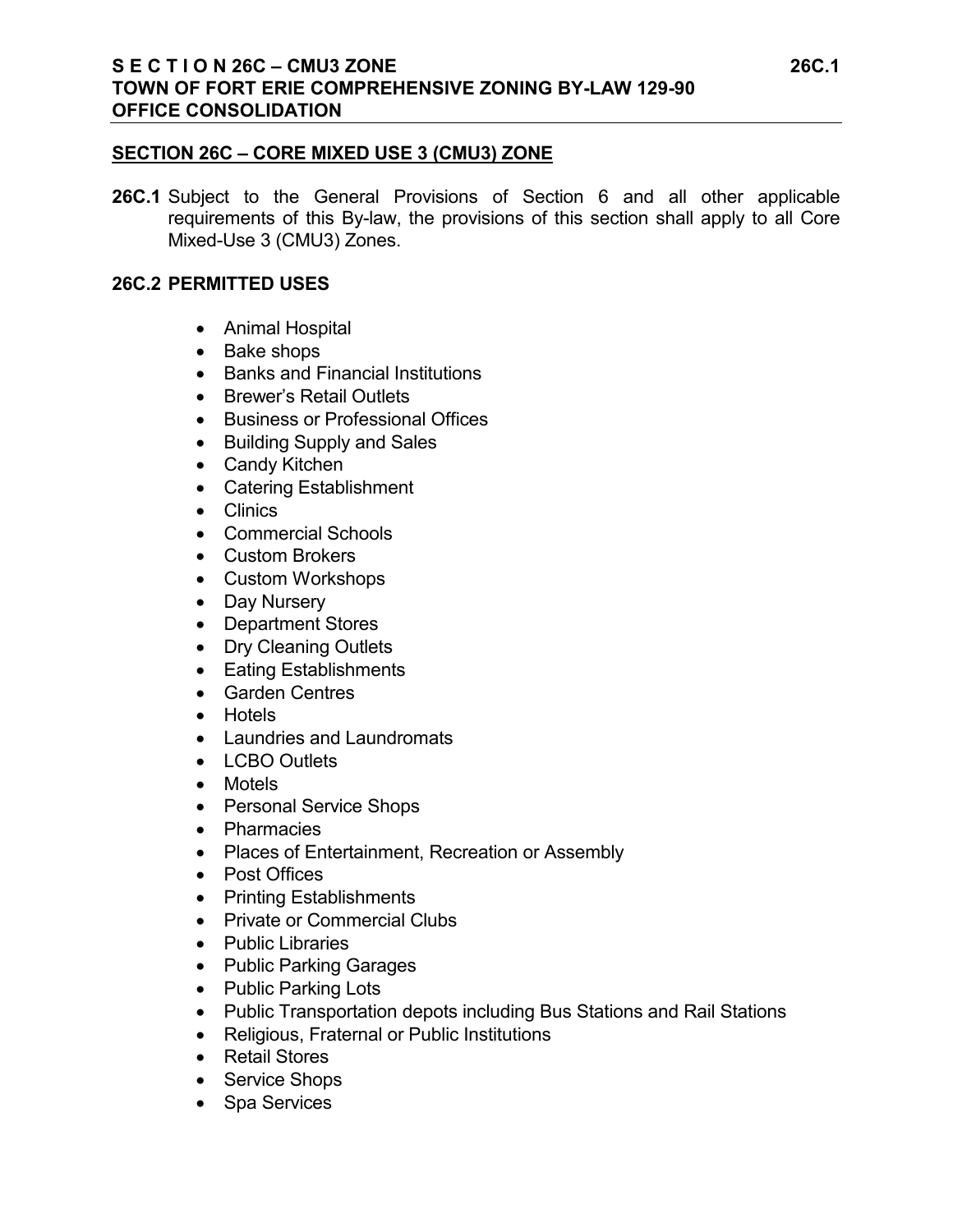## **S E C T I O N 26C – CMU3 ZONE 26C.2 TOWN OF FORT ERIE COMPREHENSIVE ZONING BY-LAW 129-90 OFFICE CONSOLIDATION**

- Studios
- Supermarkets
- Taverns
- Video Outlet Sales and Rental Establishments
- Existing stand-alone residential uses
- Dwelling Units
- Uses, buildings and structures accessory to any permitted commercial or residential use

#### **26C.3 ZONE REGULATIONS**

| Minimum Lot Frontage           | 0 <sub>m</sub>                                                                   |
|--------------------------------|----------------------------------------------------------------------------------|
| Minimum Lot Area               | $0$ sq. m.                                                                       |
| Minimum Front Yard             | 0 <sub>m</sub>                                                                   |
| Minimum Interior Side Yard     | Om, except the minimum side yard abutting<br>a residential zone shall be 2.5m    |
| Minimum Exterior Side Yard     | 0m                                                                               |
| Minimum Rear Yard              | 4.5m except the minimum rear<br>yard<br>abutting a residential zone shall be 10m |
| <b>Maximum Building Height</b> | 3 storeys<br>I)<br>12m                                                           |
| <b>Required Parking</b>        | See section 6.20.                                                                |

## **26C.4 REGULATIONS FOR DWELLING UNITS**

(i) The provisions of Subsection 18.2 shall apply to a dwelling unit in the Core Mixed Use 3(CMU3) Zone.

## **26C.5 REGULATIONS FOR EXISTING STAND ALONE DWELLING UNITS**

- (i) The regulations of Section 11.3 shall apply to single detached dwelling units located on a separate lot.
- (ii) The regulations of Section 13.4 shall apply to semi-detached dwelling units located on a separate lot.
- (iii) The regulations of Section 13.5 shall apply to duplex dwelling units located on a separate lot.